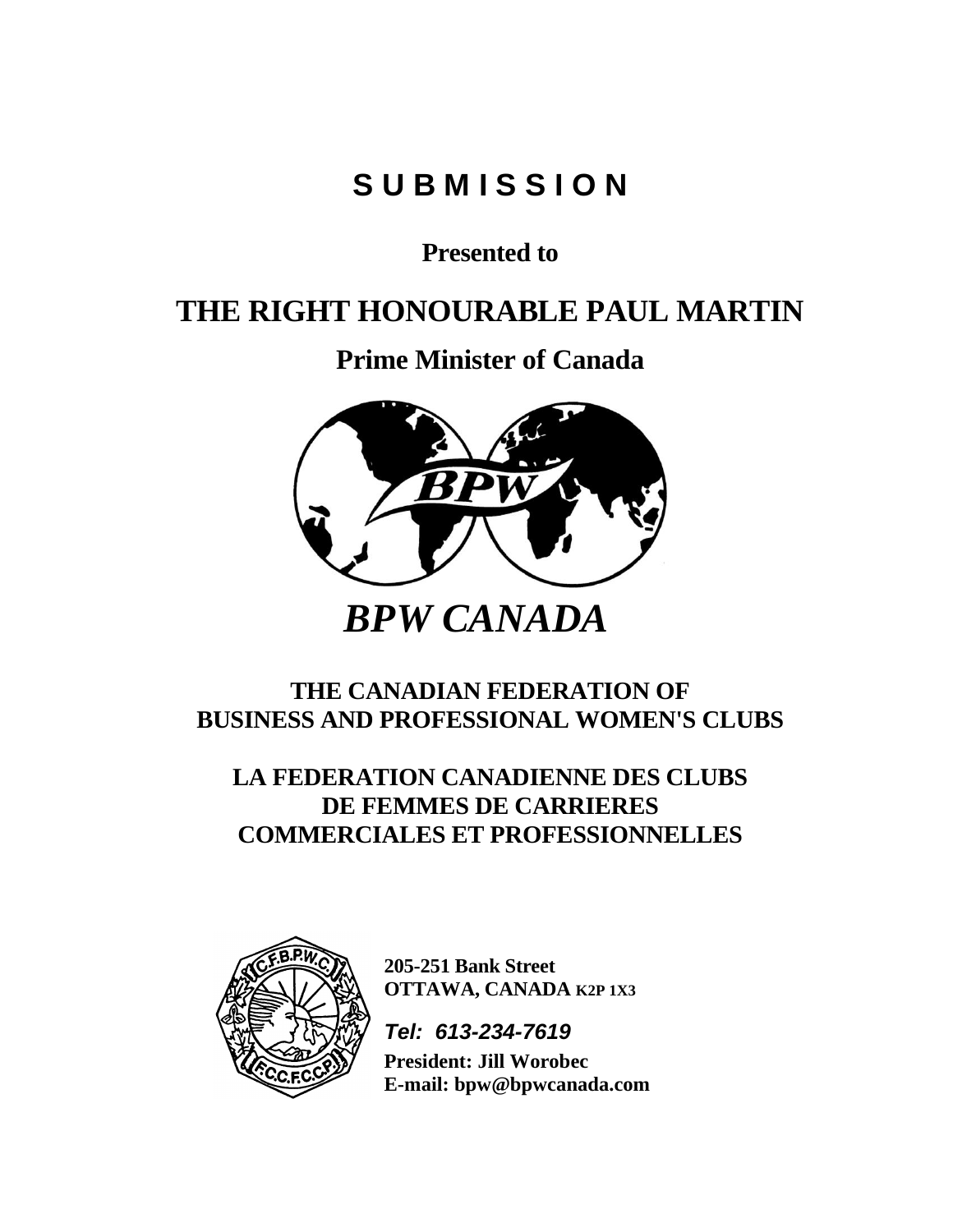# *BPW Canada*

# **Table of Contents**

### **PART I – Resolutions from Annual General Meeting July 2003, Richmond, B.C.**

### **Introduction Page 3**

### **Summary Pages 4-5**

### **Legislation Pages 6-11**

- 1. Equal Pay For Work Of Equal Value
	- 1990 (reaffirmed 1992) Equal pay for work of equal value and pay equity Canadian Human Rights Act
	- 1988 Free Trade
	- 1990 Affirmative action programs
	- 1986 Affirmative action visible minority women
	- 1995 Apprenticeships/skilled occupations
	- 1990 Employment Equity Act
	- 1992 Employment Equity Act
	- 1992 Employment Equity Act
- 2. Implementation of recommendations of 2003 Pay Equity Task Force Report
- 3. Raising the Age of Protection for Children and Youth from Sexual Exploitation

### **PART II – Implementation of Resolutions adopted by International Federation of Business and Professional Women through Congress in Vancouver, Canada, 1999 and Melbourne, Australia, 2002**

### **Table of Contents at beginning of section**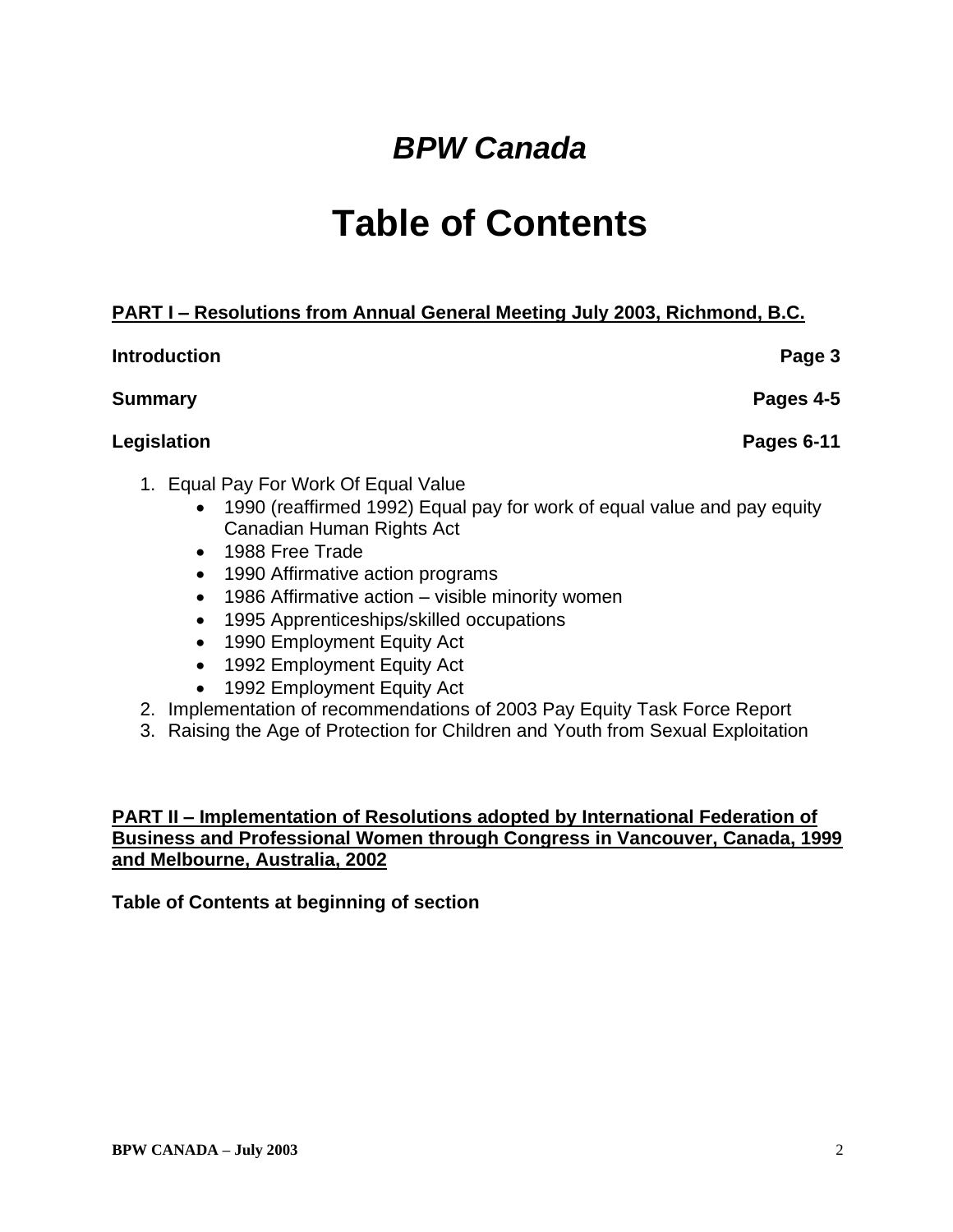## **BPW CANADA**

**The Canadian Federation of Business and Professional Women's Clubs La Féderation Canadienne des Clubs de Femmes de Carriere**

## **INTRODUCTION**

Since 1930, the Canadian Federation of Business and Professional Women's Club (BPW Canada) has worked to elevate the economic and social status of working women in Canada. Our membership is made up of women who are employed or have been employed in the workplace; in the professions, in traditional and non-traditional work and in business ownership including home based enterprises. Our Organization encourages and supports female students and young women to become involved with BPW, as their voices are important in addressing the needs of the working women of the future.

BPW Canada is a member of BPW International, one of the world's most influential organizations the only organization that focuses primarily on issues affecting working women worldwide. BPW is a non-partisan and non-sectarian network of women who share common objectives for all women.

BPW Canada is pleased to present this submission covering the resolutions passed at the Annual General Meeting held in Richmond, B.C. on July 12<sup>th</sup>, 2003. The delegates from our clubs across the country that comprise our federation, considered, discussed and approved these resolutions.

BPW Canada was incorporated on June 7<sup>th</sup>, 1930. For over seventy years, BPW Canada members have worked with the government and agencies at all levels to:

- $\triangleright$  Improve the economic, employment and social conditions of working women.
- ➢ Stimulate interest in federal, provincial and municipal affairs.
- $\triangleright$  Encourage women to participate in the business of government at all levels.
- $\triangleright$  Assist women and girls to acquire education in preparation for employment.

In the past, BPW Canada has been accorded the privilege of meeting with the Prime Minister and other members of Cabinet to present and discuss its submission. We hope we will have the privilege to meet with several members of the Government in 2004 at their earliest convenience.

Jill Worobec, President, BPW Canada

Barbara Hall, Secretary Treasurer

Doris Hall, Resolutions Chair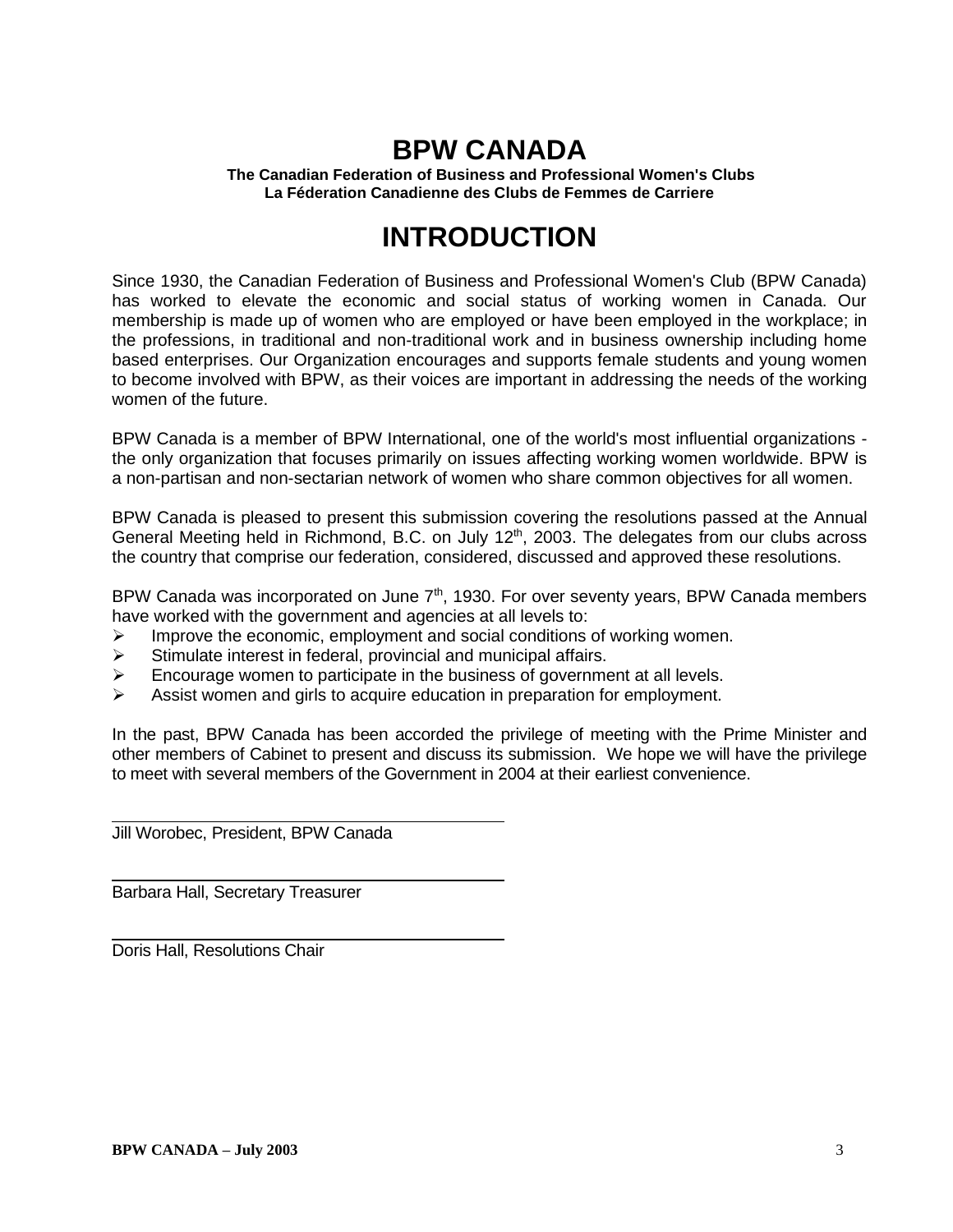### **SUMMARY**

**Equal Pay for Work of Equal Value** was proclaimed by the General Assembly of the United Nations in 1948 under the *Universal Declaration of Human Rights* which states in Article 23(2) that "Everyone, without discrimination, has the right to equal pay for equal work". Similar declarations have been ratified over the years since then, such as *Equal Remuneration Convention* in 1951, *Equal Remuneration Convention* in 1951 and ratified in 1972, *Equal Wages Guidelines* in 1978, 1982 and 1986. Canada joined consensus with other UN countries in signing the *Beijing Platform for Action* in 1995 which indicates that governments need to take steps to implement the principle of equal remuneration for equal value.

It is important to remind this government that in 1979 the United Nations adopted the *Convention on the Elimination of All Forms of Discrimination Against Women (CEDAW)*, which states that women have a right to equal remuneration for work of equal value. Canada ratified *CEDAW* in 1981.

As well in 1995, Canada signed the *Copenhagen Declaration on Social Development and Programme of Action of the World Summit for Social Development* which indicates that the governments should safeguard and promote respect for basic workers' rights, including equal remuneration for men and women for work of equal value. And in 2000, Canada signed the *Further Actions and Initiatives to Implement the Beijing Declaration and Platform for Action*, which indicates that governments need to initiate positive measures to promote equal pay for work of equal value.

Canada has continued to join other UN countries in signing on to further initiatives for social development as set out in the *Copenhagen Declaration on Social Development and Programme of Action of the World Summit for Social Development* and in 2001 the Government of Canada established the Pay Equity Task Force to review pay equity legislation at the federal level with a view to ensuring clarity in the way pay equity is implemented in the modern workplace.

**Raising the Age of Protection for Children and Youth from Sexual Exploitation** by reversing the decision of the Mulroney government which reduced the age of consent for sex in the Criminal Code to 14. Thousands of Canadian children are exploited each year, thanks to federal legislation that allows children as young as 14 to have sex. This means that in Canada, an adult can legally have sex with 14-year old children. The situation has deteriorated to the point that Canada has established an international reputation as a sex tourism "hot spot".

The Canada Family Act Coalition in 2001 launched a nationwide campaign to raise the age of consent for sex from 14 to 16. In addition, BPW Canada in 2001 requested that the government re-examine and evaluate the impact and enforcement of the various provisions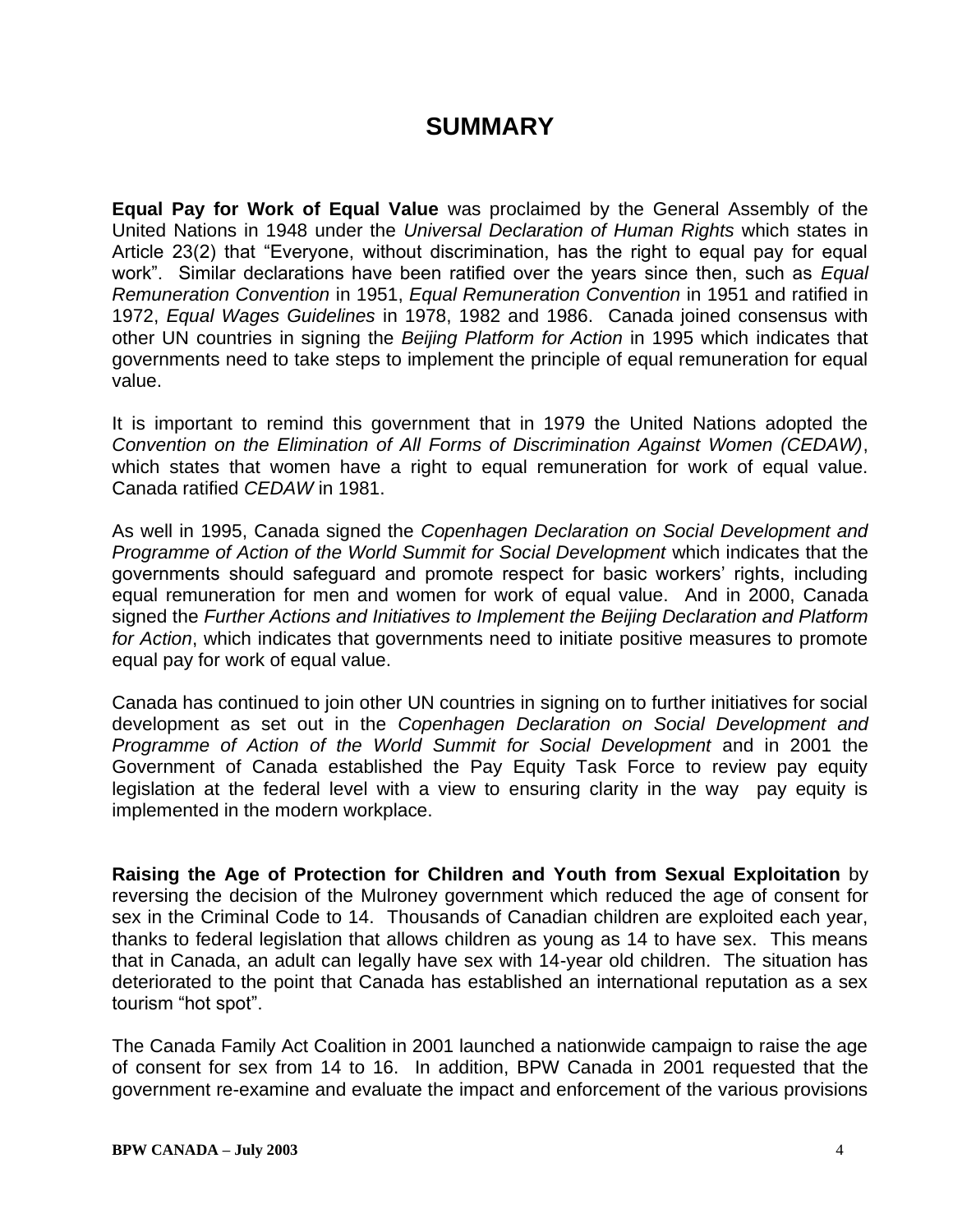of the Criminal Code dealing with the sex trade industry to address the problem of importation, exploitation and indoctrination of girls and young women in the sex trade. Because the age of consent in Canada was lowered to 14, it is a safe place for trafficking young females for the purpose of the sex trade. As long as the age of consent remains at such a young age, parents and law enforcement agencies are unable to curb this outrageous exploitation. An international report on child sexual abuse warns that Canada has become a venue for the sexual exploitation of children. As a follow-up to a 1996 World Conference on the Sexual Exploitation of Children held in Sweden, a survey of 124 nations revealed that Canada's performance lagged well behind many other industrialized and developing nations in protecting its children from sexual exploitation.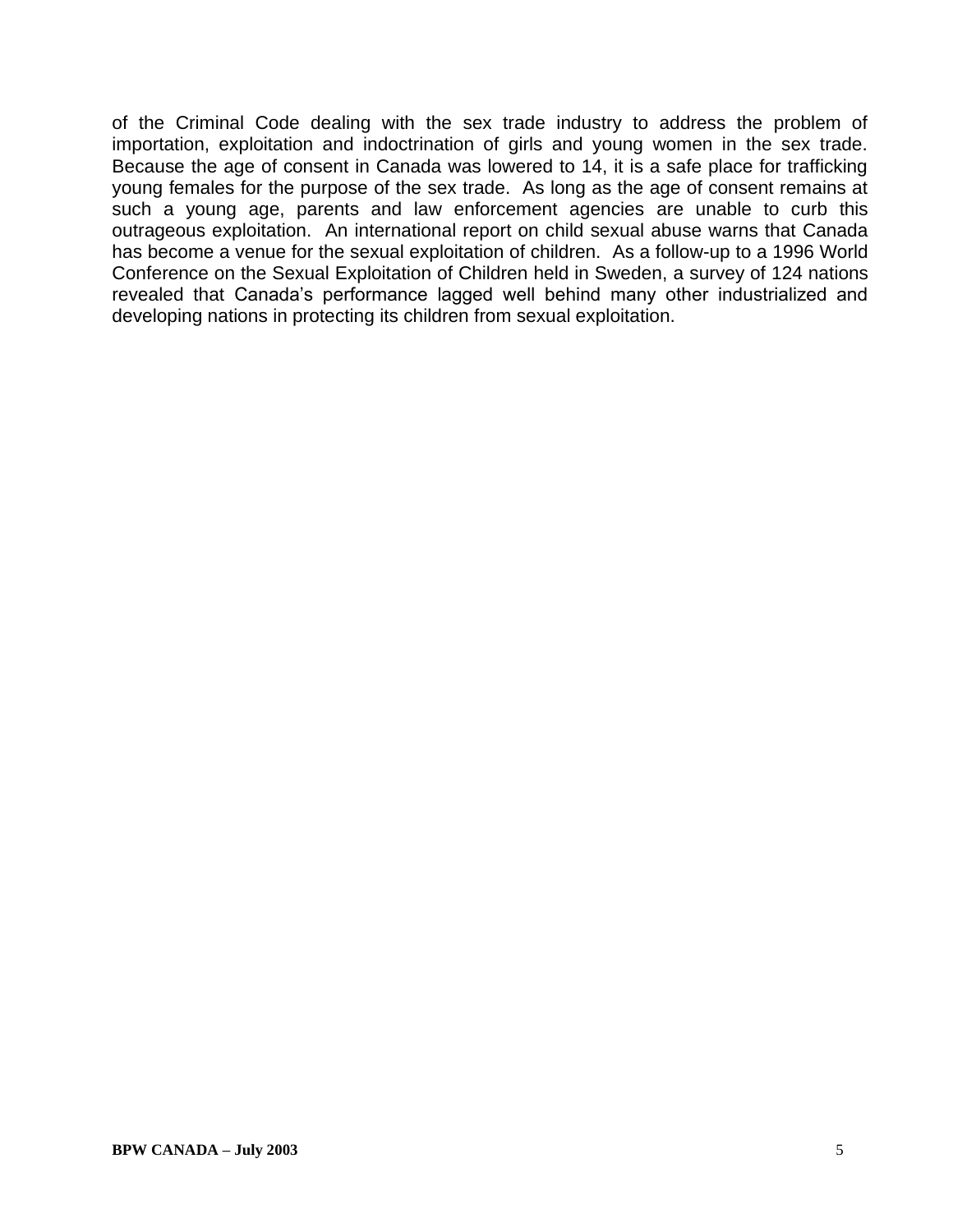### *Legislation*

## **Equal Pay for Work of Equal Value**

The Canadian Federation of Business and Professional Women's Clubs (BPW Canada) has been an advocate of equal pay for work of equal value since its incorporation in 1930, and as far back as the 1950s, its efforts have been recorded in Briefs to the Government of Canada. Over the years, BPW Canada has made continuous efforts to dialogue with the government to have its concerns heard and to ensure that these issues for working women are considered when legislation on Pay Equity is drafted. However, when we review Statistics Canada's Survey of Consumer Finances and Survey of Labour Income Dynamics, it is frustrating to find that as of this date it reveals that among full-time, full-year workers, the average female-male wage gap in real dollars decreased from 31.3% in 1990 to 27.8% in 1998, but then increased to 30.1% in 1999, demonstrating that in 1999 for every \$100 earned by men, women still earned \$30 less.

In this Brief, we wish to bring your attention to some of our more recent resolutions on equal pay. The resolutions we are bringing forward in this document are issues on pay equity which have not been dealt with adequately to date. We would remind you that the "right to equal pay for equal work" was proclaimed and adopted by the General assembly of the United Nations back in 1948, and yet there is still a huge gap between wages of men and women. In 2000, Canada joined with other UN countries in signing on to *Further actions and initiatives to implement the Beijing Declaration and Platform for Action*, which indicates that governments need to initiate positive measures to promote equal pay for work of equal value.

Further as a long-time consistent and persistent supporter of equal pay for work of equal value, BPW Canada has made a further presentation to the Pay Equity Task Force consultation panel in Toronto in June 2002, and submitted a supplementary paper to the Pay Equity Task Force in Ottawa in January 2003.

**THEREFORE BPW CANADA further** demonstrates and reinforces its commitment to equality in the workplace by urging the Government of Canada to act upon the following issues of pay equity:

**1. 1990/12 (Reaffirm 1992/15) – Equal Pay For Work of Equal Value and Pay Equity Canadian Human Rights Act**

*"That BPW Canada urges the Government of Canada to legislate immediately, proactive PAY EQUITY programs throughout the federal public sector and by federally regulated employers, using as a starting point the requirements of its own Regulations which apply to the implementation of the EQUAL PAY for Equal Work provisions of the Canadian Human Rights code.*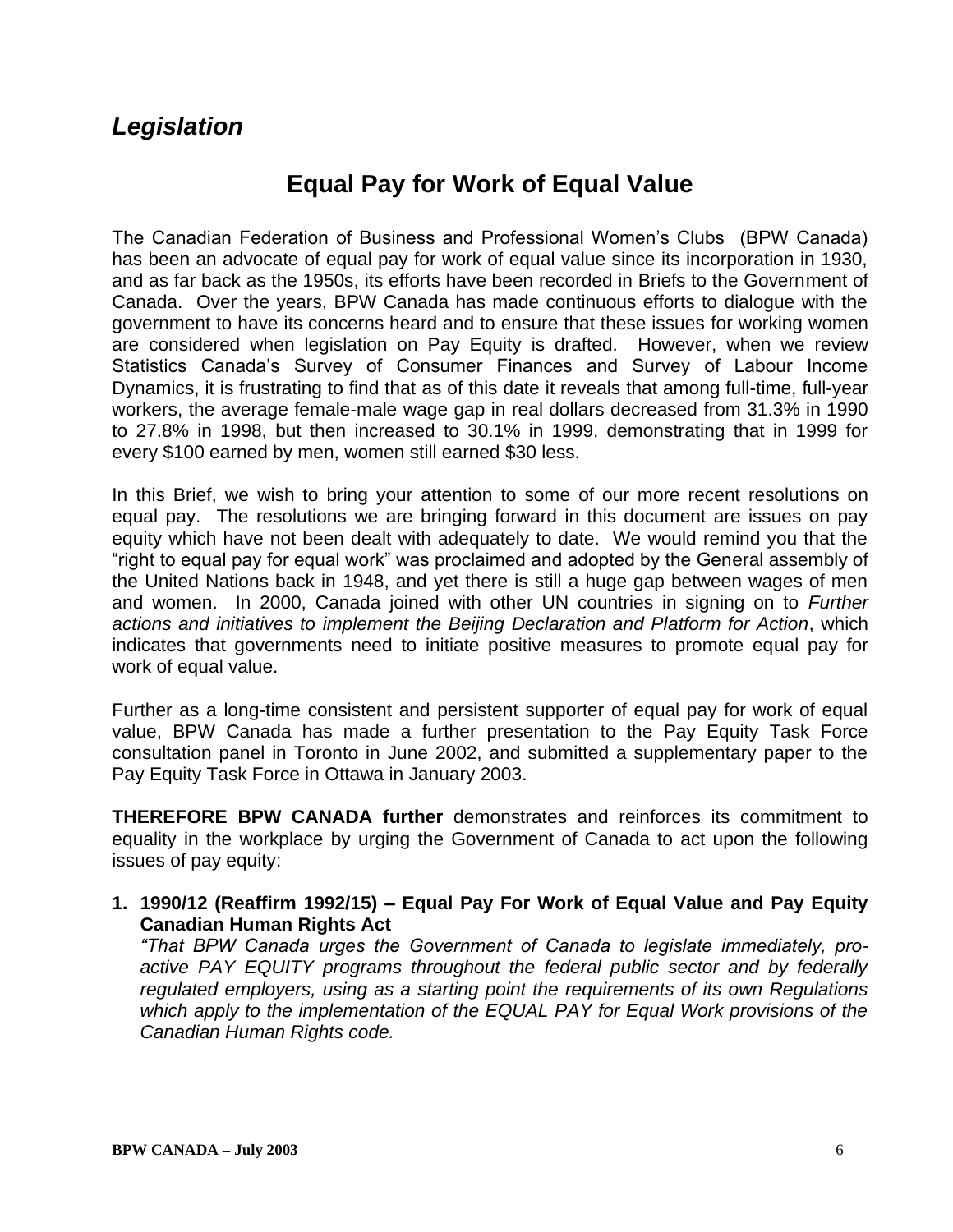### **2. 1988/11 – Free Trade**

"THAT BPW Canada strongly urges the Federal Government and in particular, the Ministers of International Trade and Finance, the Secretary of State and the Employment and immigration Commission to:

a) Be vigilant in monitoring and assessing the impact of the free trade arrangement on Canadian women to ensure the arrangement does not adversely affect the employment status and opportunities of Canadian women or those legislation and social programs such as EQUAL PAY and AFFIRMATIVE ACTION which positively benefit Canadian women.

b) Consult and assist Canadian women to develop and establish economic goals and priorities which would form part of the basis of economic policy in Canada.

c) Ensure that prospective job loss caused by the arrangements in such labour intensive industries as clothing, textiles and electrical products, manufacturing, which employ a large proportion of females is countered with ready access to alternative employment opportunities and retraining programs, opportunities for relocation and adjustment assistance programs fostering adjustment to new working conditions, and is countered also by ensuring strict adherence to the ten year phase-in provision in these industries; and

d) Provide training programs and ensure employment opportunities for women in the area of predicted job growth under the arrangement, such as the service sector."

#### **3. 1986/24 – Affirmative Action – Visible Minority Women**

"THAT BPW Canada urges the Government of Canada as a priority in the implementation of the Employment Equity Act to ensure employment equity for women of visible minority."

#### **4. 1995/01 – Apprenticeships / Skilled Occupations**

"THAT BPW Canada urges the Federal Government through education and Canada Employment Centres to encourage employers to implement employment equity for women in apprenticeship trades.

THAT BPW Canada urges the Federal Government through education to promote the public perception of skilled occupations for women as attractive career opportunities by portraying skilled occupations as the essential and financially rewarding careers they are and by portraying women in skilled occupations."

#### **5. 1990/07 – Employment Equity Act**

"THAT BPW Canada urges the Government of Canada:

- a) To ensure that the Canadian Human Rights commission has sufficient resources to effectively perform their mandate under the Employment Equity Act.
- b) To develop stronger incentives for eligible employers to implement employment equity programs in their workplaces; and to immediately amend the Employment Equity Act, 1986 to require:
	- (i) That the plan of goals and the timetable which the employer must prepare each year so as to implement employment equity, according to Section 5(1) of the Act, shall be incorporated in the annual reports required to be made under Section 6 of the Act, and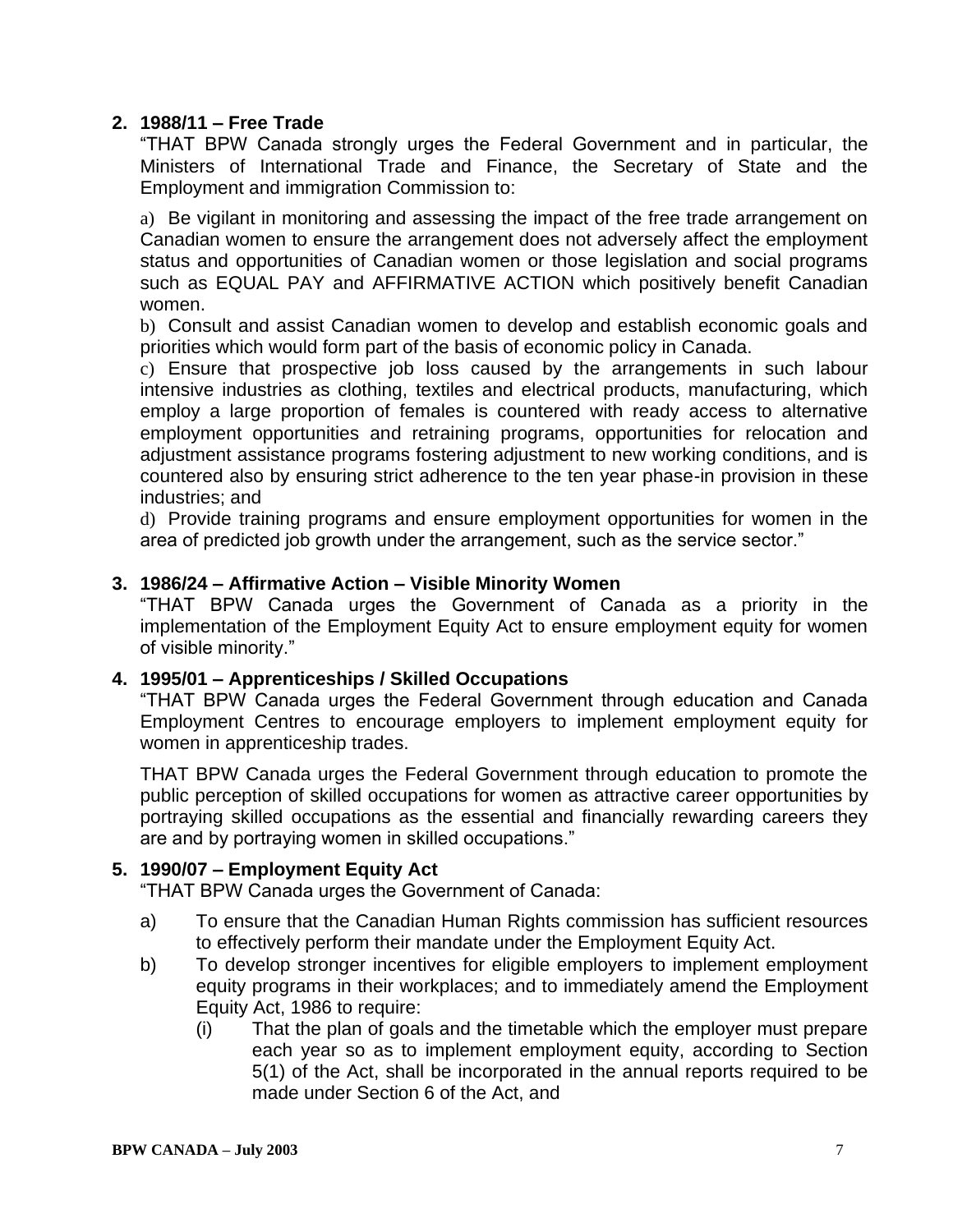(ii) That these employers' plans for the implementation of employment equity be monitored by the designated agency, ie: the Canadian Human Rights Commission, and the goals and timetables assessed at the same time as the Commission reviews the results reported in the occupational and salary data reports required under Section 6 of the Act.

#### **6. 1992/16 – Employment Equity Act**

"THAT BPW Canada urges the Government of Canada to:

- 1. Strengthen and broaden the covenants of the Legislated Employment Equity Program.
- 2. Provide a legislative base including enforcement capabilities for the Federal Contractors' Programs.
- 3. Provide a legislative base including enforcement capabilities for Departments within the Government of Canada.
- 4. Provide supporting services and programs to assist in meeting the goals of employment equity as outlined in the paper "A Matter of Fairness" which was recently submitted to the Government."

### **7. 1992/17 – Employment Equity Act**

"THAT BPW Canada urges the Government of Canada to amend the Employment Equity Act as follows:

- 1. To compel each employer covered by the Act to set up plans, set goals and prepare a timetable by forecasts based on past years of operation, projected vacancies and availability of qualified designated group members in the employable population in the geographic region, and to report each year.
- 2. To make sure that revisions to the Act contain methods of monitoring and enforcing the development and implementation of the Employment Equity plans and programs, and that there be sanctions and penalties of sufficient severity to ensure respect of the law, with specified minimum penalty and rewards and recognition.
- 3. To create a commission of Employment Equity to be responsible for the implementation of the revised Act and there be two parts to this Commission: The Employment Equity Office whose responsibility would be to issue publicity to inform the public, the employers and the employees of their rights and responsibilities under the law; to monitor, report and enforce the implementation of this Act, and

The Employment Equity Hearings Tribunal which would resolve employment equity disputes between employers and employees which cannot be settled either in the workplace or by the Employment Equity Office; the recommendations of this Tribunal should be binding."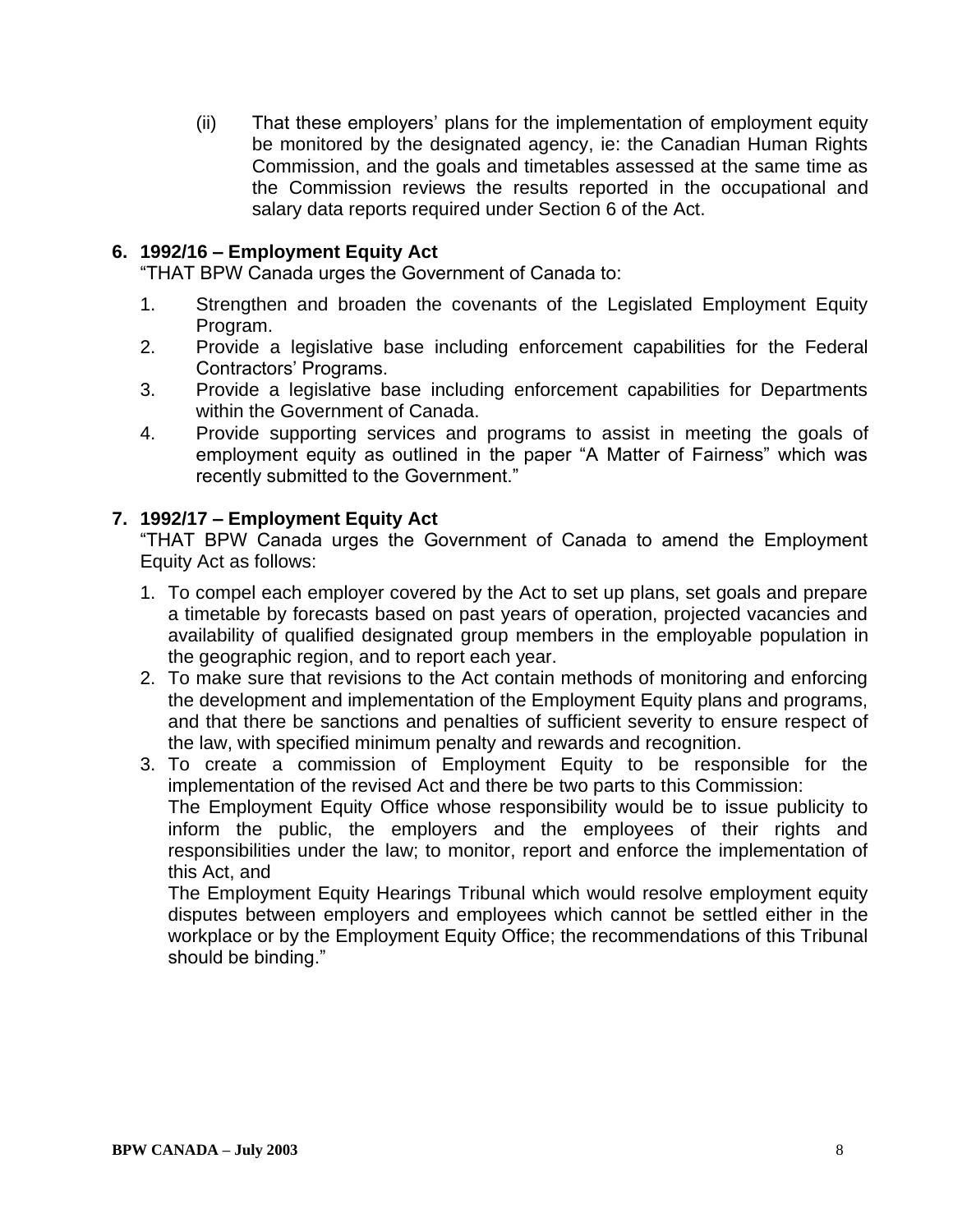## **Implementation of Recommendations of 2003 Pay Equity Task Force Report**

**AND FURTHER THAT BPW Canada** urges the Government of Canada to develop and/or amend relevant legislation to implement the recommendations in the 2003 Pay Equity Task Force Report prepared for the Minister of Justice and the Minister of Labour.

#### **Sources**:

BPW Canada paper presented to Pay Equity Task Force June 20, 2002 BPW Canada paper submitted to Pay Equity Task Force January 30, 2003 Website: [www.payequityreview.gc.ca](http://www.payequityreview,gc.ca/)

\*Pay Equity Task Force, Review of Section 11 of the *Canadian Human Rights Act* and the *Equal Wages Guidelines, 1986*, *DISCUSSION PAPER*, January 2002 – Annex E "History of Pay Equity in Canada: International Commitments, Government Legislation and Policies" pp 37-42

Pay Equity Task Force, *PAY EQUITY: SOME BASICS*, March 2002

Pay Equity Task Force, *RESEARCH AGENDA*, January 2002

Statistics Canada Survey of Consumer Finances and Survey of Labour Income Dynamics Statistics Canada Report *"The persistent gap: New Evidence on the Canadian Gender Wage Gap"*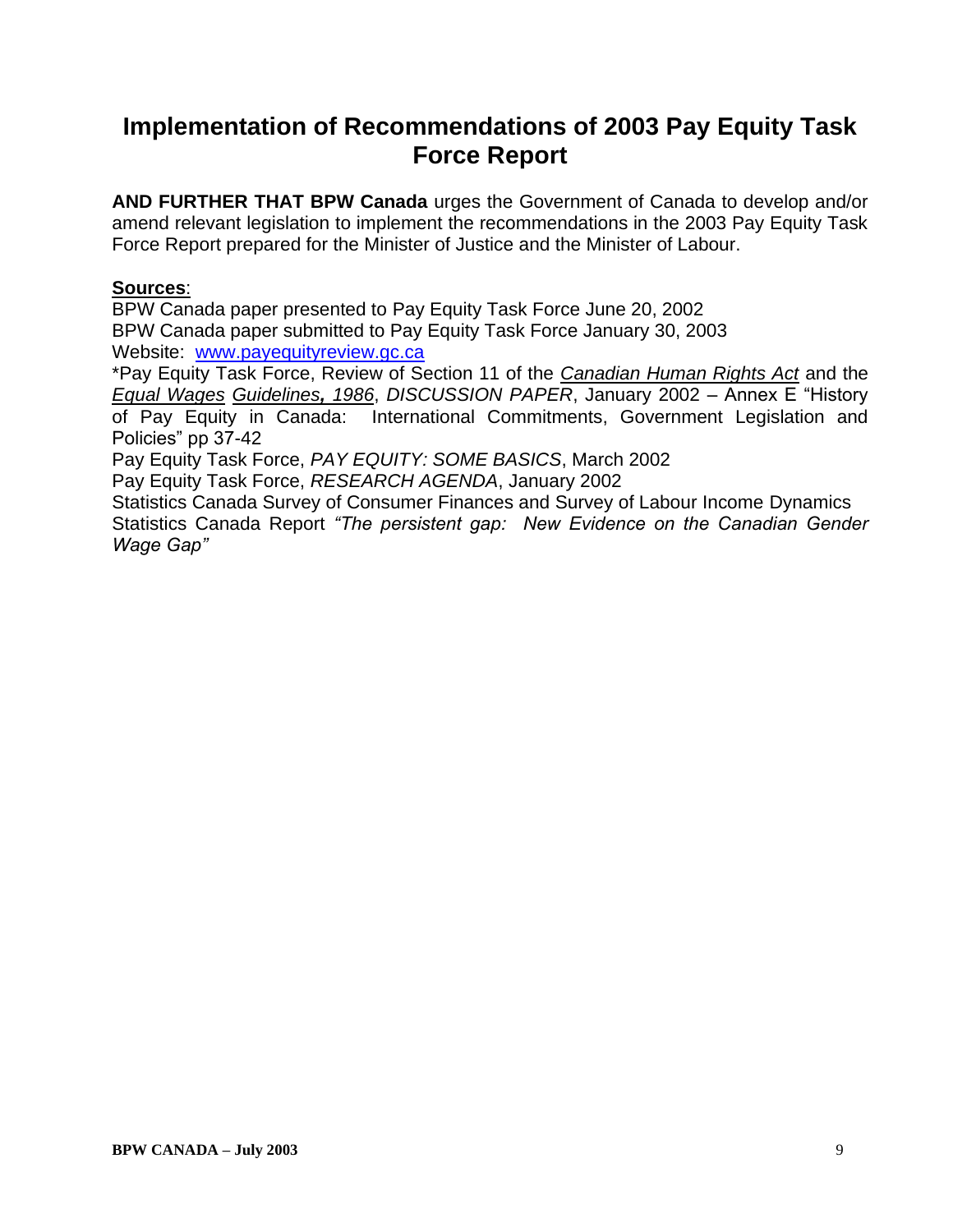### **Raising the Age of Protection for Children and Youth From Sexual Exploitation**

The Criminal Code currently allows the defense of "consent" for very serious crimes against young people, but young people of the age of consent (14) are rarely mature enough to recognize the potential for exploitation in such situations and require the protection of the law. The central issue is the restriction of the privileges of adults with respect to young people and the assignment of responsibility for behavior to adults. Abusers must be held accountable for these serious crimes of sexual exploitation.

Any change to raise the age of consent from 14 to 16 years of age must be reflected in the sections of the Criminal Code of Canada dealing with pornography. Exceptions can be incorporated in the law which protect youths who are exploring their sexuality, limiting this protection to partners whose ages are within a peer relationship.

The Canada Family Action Coalition (CFAC) launched a national citizen action campaign last year to raise the age of sexual consent to 18. CFAC believes that Canadian parents value their children and want them protected from sex predators. Canadians of every political stripe have supported CFAC's campaign. Thousands of letters, telephone messages and emails have been forwarded to the government demanding that the age of consent be increased, yet the government has not budged on its position.

Adults can legally prey on and have sex with children in Canada. Since the age of consent was reduced, the incidence of young boys and girls being exploited by adult sexual predators has increased according to Brian Rushfeldt, CFAC Executive Director in September 2001. The federal Justice Department agreed to raise the age of consent in the fall of 2000 but no action has been taken to date. Until this government takes action, Canada will continue to be a "hot spot for sex tourism" and an attractive destination to pedophiles.

One of the arguments for not raising the age of consent is that it would criminalize youth who engage in sex with each other. There is already a clause in the criminal code that protects youths against criminal charges if they are less than three years apart in age. The purpose of raising the age of consent is to protect children from adult sex predators. It would not affect youths who are close in age that engage in sexual activity.

The current Age of Consent Law means that adults of any age can prey on vulnerable boys or girls who are as young as 14 years old. Police and social service agencies are hindered in offering protection to girls and boys as young as 14 who are coerced into sex with older teens and adults. Certain cultural "elite" and radicals are pushing for even more liberalization of the laws to allow adults to have sex with children even younger than 14. As a result, there have been significant increase in crimes of sexual nature perpetrated against children. Child pornography and other forms of child sexual abuse are becoming much more prevalent across Canada. Worse, society is becoming desensitized to the idea of